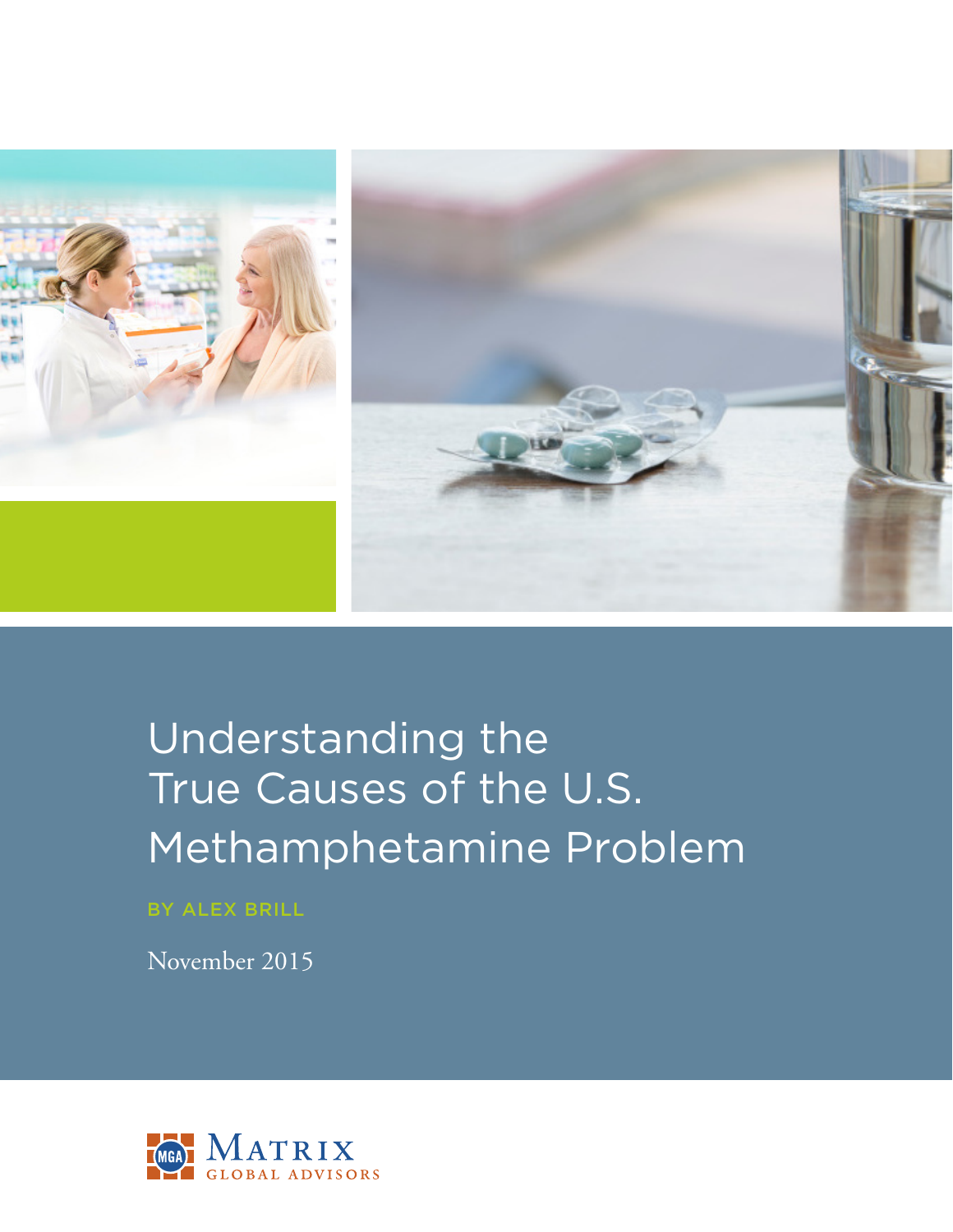## **EXECUTIVE SUMMARY**

Methamphetamine (meth) use has been a significant problem in the United States for the last two decades. Federal and state legislative efforts to address meth production have largely focused on restricting access to non-prescription cold and allergy medicines containing pseudoephedrine (PSE), a decongestant that can be used in the production of meth. Policies that restrict access to PSE medicines fail to address core underlying issues: continued demand for meth in the United States and an increase in foreign supply of the drug.

Because up to 90 percent of meth used in the United States now comes from Mexico, this paper recommends that federal and state lawmakers and other stakeholders engaged in legislative efforts to address the issue acknowledge that domestic production is one part of a larger problem. To address the problem in its full scope, states and the federal government must increase efforts to both impede foreign supply and reduce domestic demand.

Some stakeholders in the United States are preoccupied with a misguided solution: requiring prescriptions for non-prescription medicines containing PSE. Each year in the United States, 18 million families buy PSE-based products to combat colds and allergies. These medicines are approved by the U.S. Food and Drug Administration for purchase and use without a doctor's intervention. Prescription-only laws would make it more difficult for these people to access the medicines they need. In addition to significantly reducing legitimate utilization of PSE medicines, these laws place a substantial economic burden on individuals, federal and state governments, and private payors. The new doctor visits that a national prescription-only law would require would alone generate enormous costs. In the first year, these costs would total nearly \$130 million, broken down in the accompanying table.

State and federal lawmakers must properly weigh public safety concerns against the very real consumer and health care costs that arise when purchases of

#### COSTS FROM DOCTOR VISITS IN FIRST YEAR UNDER PRESCRIPTION-ONLY POLICY FOR PSE MEDICINES

| <b>Type</b>                | Cost            |
|----------------------------|-----------------|
| Private insurance          | \$56.0 million  |
| Medicare                   | \$1.5 million   |
| Medicaid                   | \$18.0 million  |
| Health insurance exchanges | \$3.2 million   |
| Other public payors        | \$7.5 million   |
| Consumers                  | \$42.7 million  |
| Total                      | \$128.9 million |

PSE medicines are restricted. Policymakers should reject prescription-only requirements and focus instead on addressing the dual problem of foreign supply and domestic demand. Two sound policy approaches include:

- **• Support Federal Efforts to Increase Drug Interdiction at the U.S.-Mexico Border.** To address foreign meth supply, state leaders should support federal efforts to increase drug interdiction at the U.S.-Mexico border through legislation like the Stop Drugs at the Border Act of 2015.
- **• Address Demand through Increased Education and Behavioral Intervention.** Economics tells us—and experience has shown—that as long as demand remains high, supply will rise to meet it. Therefore, it is vital to pair efforts to reduce meth production and importation with a serious education campaign, particularly before abuse starts.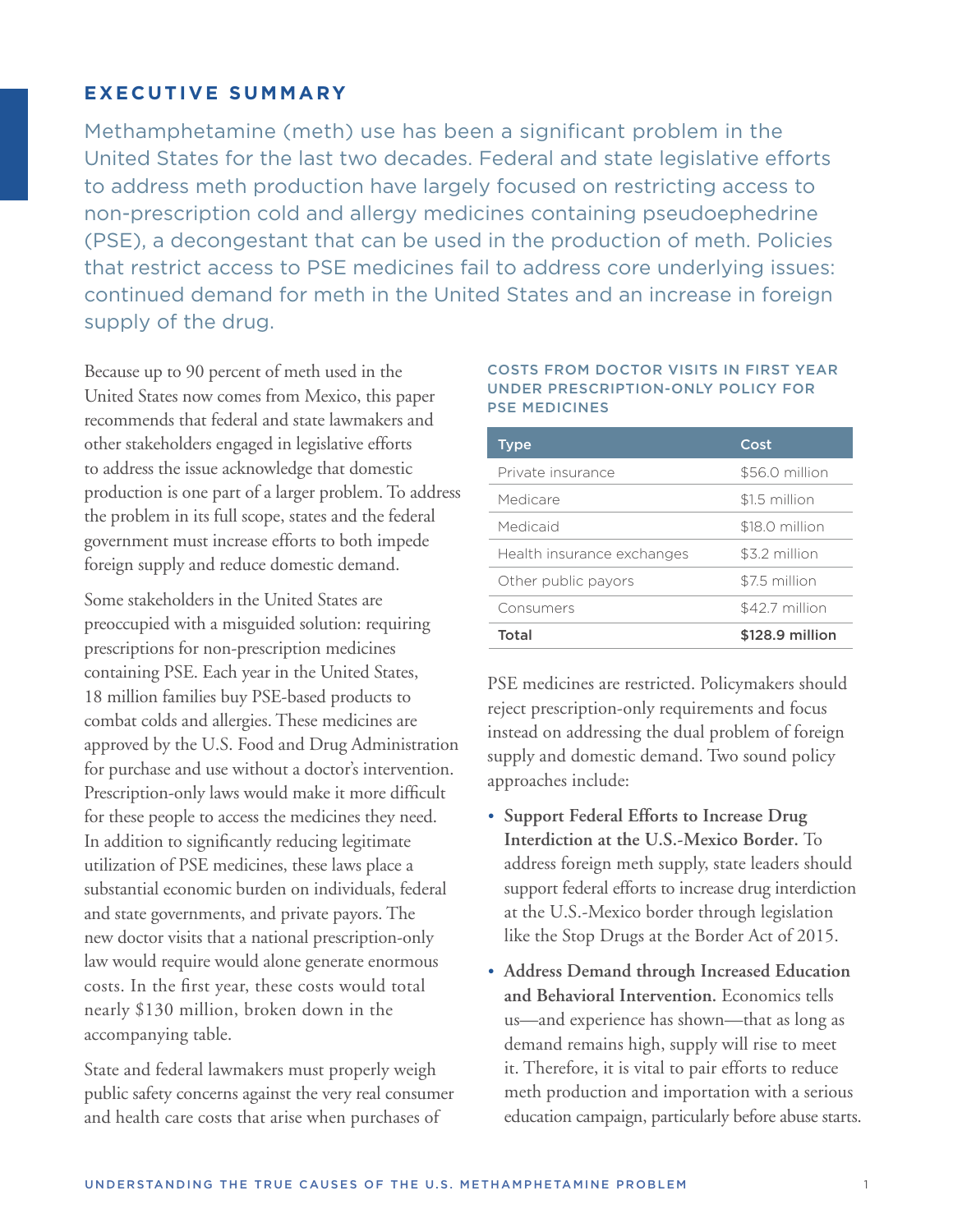#### **I N T R O D U C T I O N**

Methamphetamine (meth) use has been a significant problem in the United States for the last two decades. Congress enacted legislation between 1996 and 2005 to address domestic meth production, and states have continued to pursue policies aimed at curbing the production of meth within their borders. Because up to 90 percent of meth used in the United States now comes from Mexico, this paper recommends that federal and state lawmakers and other stakeholders engaged in legislative efforts to address the issue acknowledge that domestic production is one part of a larger problem. To address the problem in its full scope, states and the federal government must increase efforts to both impede foreign supply and reduce domestic demand.

Some stakeholders are preoccupied with a misguided solution to the meth problem: requiring prescriptions for non-prescription medicines containing pseudoephedrine (PSE), a drug used to treat colds and allergies that can also be used in the production of meth. Consumers already face restrictions on the purchase of PSE medicines, and requiring a prescription would impose unnecessary additional costs and burdens on the 18 million American families who need these medicines each year to provide relief from colds and allergies. This paper highlights the well-documented economic impact of this type of policy and demonstrates why a different approach is needed namely, one that addresses the dual problem of foreign supply and domestic demand.

Some stakeholders are preoccupied with a misguided solution to the meth problem: requiring prescriptions for non-prescription medicines containing pseudoephedrine (PSE), a drug used to treat colds and allergies that can also be used in the production of meth.

#### **METH SUPPLY AND DEMAND IN THE UNITED STATES**

#### **U.S. Demand for Meth**

Meth use, which began to be a problem in the United States in the 1960s, rose dramatically in the 1990s.1 Between 1994 and 2004, the number of people age 12 and over who had tried meth increased from less than 2 percent of the U.S. population to 5 percent.<sup>2</sup>

In recent years, the number of people starting to use meth each year has remained relatively constant. In 2013, new users totaled 144,000, approximately the same as in  $2007$ .<sup>3</sup> The average age at first use has hovered between 18 and 22, roughly, since 2002.4 The number of current users—595,000 in 2013—has increased gradually since 2010.<sup>5</sup> Since the beginning of the meth problem, meth use in the United States has differed dramatically by region, with the highest rates in the West and Midwest.<sup>6</sup>

#### **Domestic Meth Supply**

In the last decade, as the federal government and states have implemented various measures to curb meth production, meth lab incidents in the United States have ebbed and flowed but fallen significantly overall. Between 2004 and 2013, lab incidents nationwide saw a net decline of more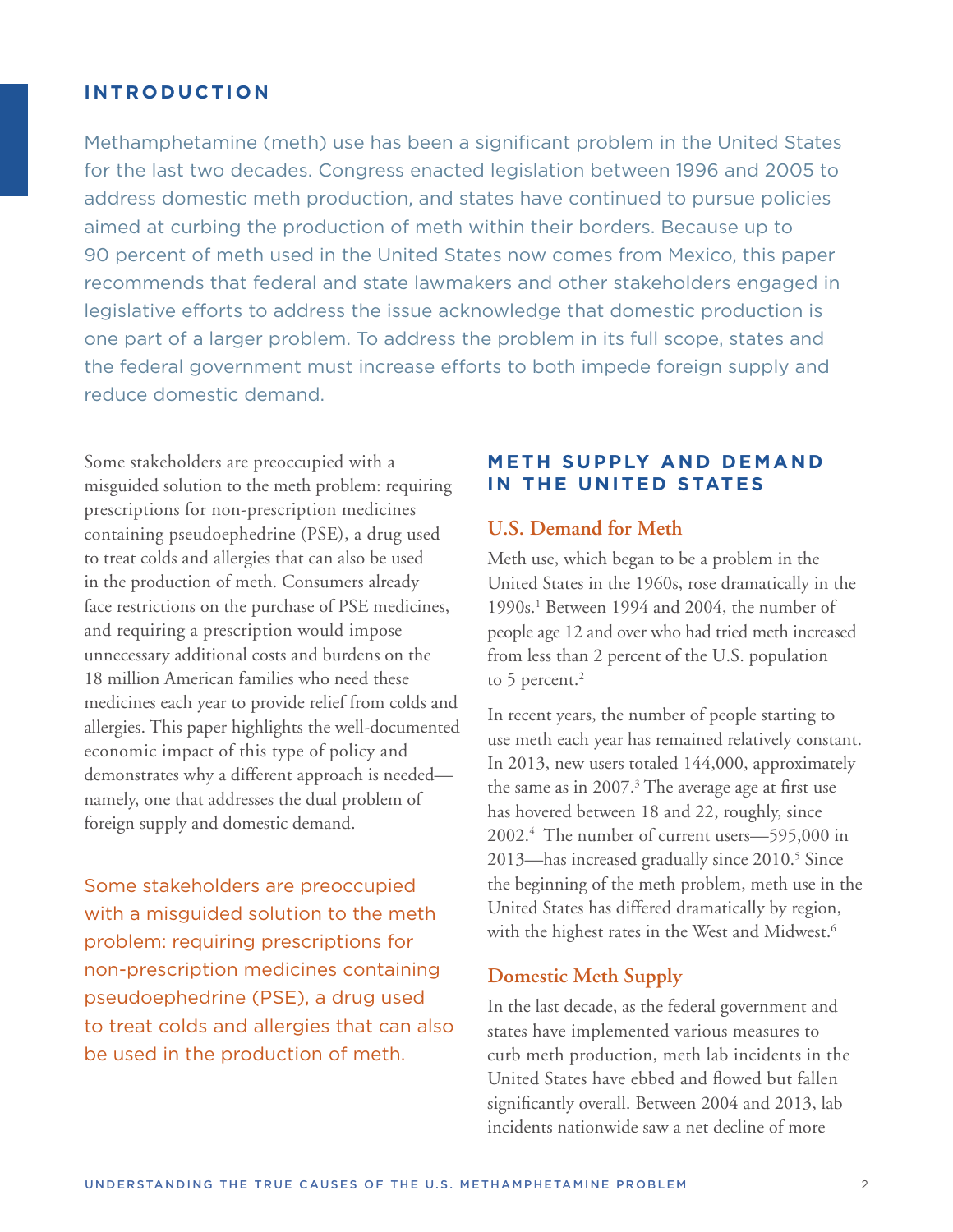than 50 percent, dropping from 24,202 to 11,573.7 Among states, meth lab incidents in this same period were down in 35 states and the District of Columbia. Of the remaining 15 states, six had fewer than ten meth lab incidents in 2013.<sup>8</sup>

States have differing standards for what qualifies as a "meth lab." For example, one state may consider a garage with 100 bottles to be a single "incident" and thus a single "meth lab." Another state may consider each of those 100 bottles its own lab, or incident. One thing, however, is certain: the vast majority of meth used in the United States is not produced domestically.

### **Meth Supply from Mexico**

U.S. demand for meth has increasingly been met by Mexican drug cartels. The U.S. Drug Enforcement Administration estimates that Mexican producers supply 70–90 percent of the meth in the United States.<sup>9</sup> Meth seizures at the southern U.S. border increased more than fivefold between 2009 and 2014, reaching a record high.<sup>10</sup> Mexico banned PSE

products in  $2007$ ,<sup>11</sup> but this clearly did not eliminate meth production in the country. The majority of Mexican meth is now made using phenyl-2-propanone rather than PSE.12

The rise of Mexican meth has driven meth prices down and average purity up. Manufactured by sophisticated cartels, Mexican meth is more potent than most U.S.-made meth, and is available in larger quantities at cheap prices.<sup>13</sup> The price and purity of meth used in the United States have fluctuated somewhat in the last decade for which data are available, but on net, price has declined significantly while purity has shot up. The price per gram for purchases of 10 grams or less fell from \$189 in 2002 to  $$123$  in 2011—a 35 percent decline.<sup>14</sup> The price per gram for larger purchases (10–100 grams) also fell.15 Average purity for purchases of 10 grams or less increased from 66 percent in 2002 to 88 percent in 2011.16 The increase in the purity of seizures and purchases of 100 grams or more (i.e., a batch size almost exclusively produced by Mexican drug-trafficking organizations<sup>17</sup>) is even more dramatic, rising from 39 percent in 2002 to 99 percent in 2011.18

## **FEDERAL AND STATE EFFORTS TO COMBAT THE RISE OF METH**

The meth problem in the United States has prompted federal and state lawmakers to attempt to make domestic meth production more difficult, often by restricting access to cold and allergy medicines containing PSE. Policies that restrict access to PSE medicines fail to address core underlying issues: continued demand for meth in the United States and an increase in foreign supply of the drug.

## **Federal Legislation to Address Domestic Meth Production**

Responding to the rapid increase in meth use in the 1990s, Congress enacted the Comprehensive Methamphetamine Control Act of 1996, which

increased penalties for trafficking meth ingredients and set stiffer regulatory requirements for the production of those compounds. In spite of this legislation, the U.S. meth problem continued to expand. In 2005, Congress enacted the Combat Methamphetamine Epidemic Act, which set a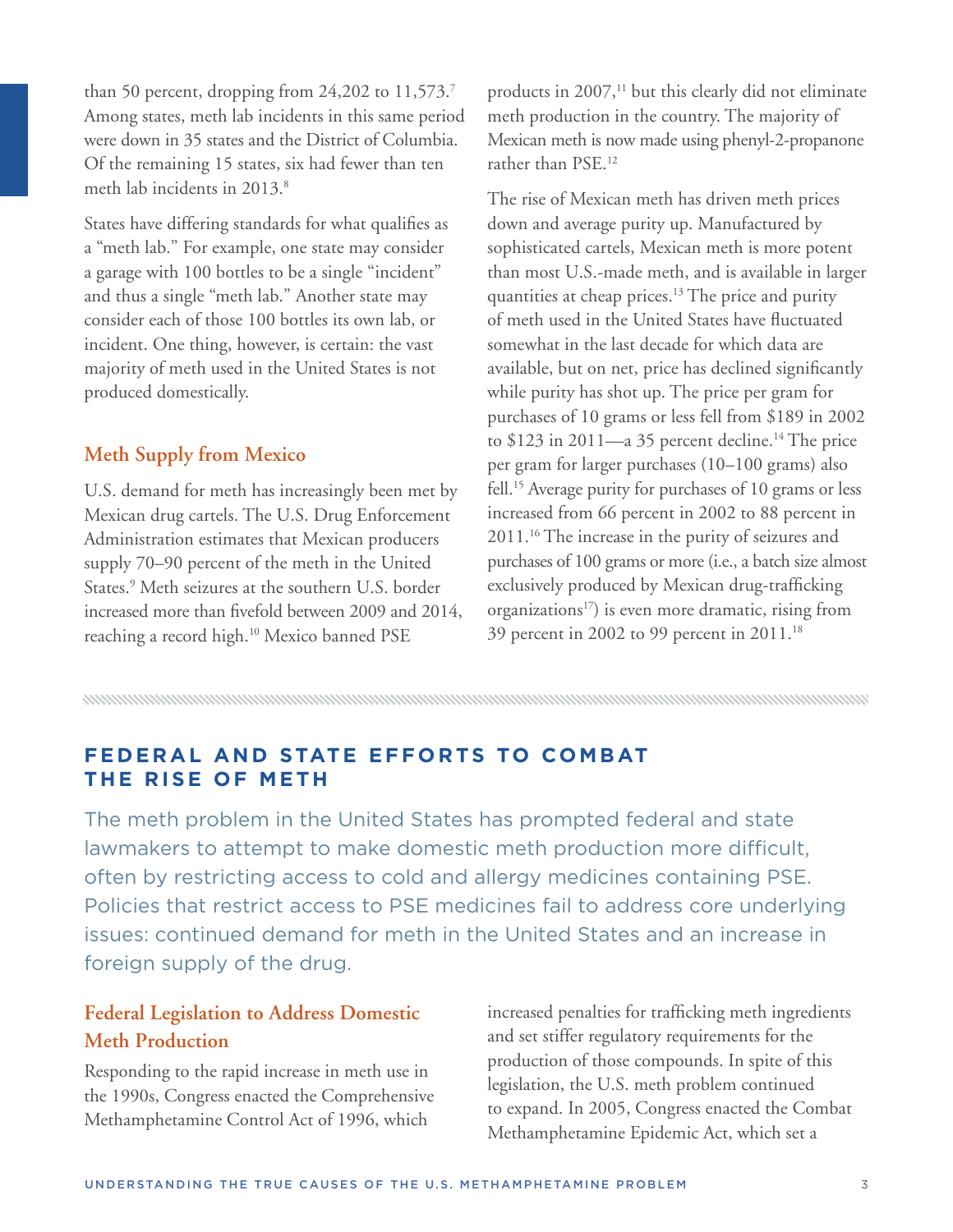nine-gram monthly limit on consumer purchases of PSE and required retailers to keep products containing PSE in a locked cabinet or behind the counter. It also required retailers to keep a log of all PSE purchases.

Since 2010, there have been more than 110 bills with prescription-only provisions filed in 27 states, but none have passed. States have instead favored other approaches.

Though it has been nearly a decade since Congress passed major legislation aimed at curbing meth production and use, federal lawmakers continue to monitor the issue. Smaller meth-related bills were passed in 2008 and 2010, and in 2014 Representative Blaine Luetkemeyer (R-MO) introduced the Stop Meth Labs and Enhance Patient Access Act. Congress has not considered legislation to require a doctor's prescription to buy products that contain PSE, but federal lawmakers have pushed the issue in other ways. For example, Senator Joe Manchin (D-WV) has pressured retailers to institute their own restrictions on PSE-based cold and allergy medicines. In addition, state legislatures have taken up this idea in legislation.

## **State Strategies to Deter Domestic Meth Production**

Much like federal lawmakers, state officials have focused their efforts to deter domestic meth production on controlling access to products that contain PSE. Some states have set stricter annual or monthly purchase limits than the federal limit of nine grams per month. To comply with federal law, all states, except Oregon and Mississippi, require that consumers show identification when purchasing over-the-counter medicines that contain PSE.

Oregon and Mississippi are the only states that do not allow PSE medicines to be purchased over the counter. Instead, a patient must have a doctor's prescription to obtain these medicines. Since 2010, there have been more than 110 bills with prescriptiononly provisions filed in 27 states, but none have passed. States have instead favored other approaches, typically beginning with the National Precursor Log Exchange (NPLEx) system and continuing with targeted efforts to stop criminals and drug offenders from making or using meth.

The NPLEx system is a privately run program that allows law enforcement to electronically track the purchase of PSE-based medicines in real time. Currently used in 32 states, NPLEx was created after Congress passed legislation in 2008 to allow retailers to electronically track PSE sales, making it easier for law enforcement to identify potential criminal activity. The National Association of Drug Diversion Investigators runs NPLEx, and drug manufacturers sponsor it.

In order for law enforcement to use NPLEx, states must first pass legislation to authorize the program. That legislation often comes in tandem with other efforts to combat meth, including the creation of a meth-offender "block list," which typically prohibits those convicted of a meth-related felony from purchasing PSE-based products. It is up to the state executive branch and law enforcement agencies to build a robust list, which means that a block list is only as effective as state officials' commitment to it.

Most states—including those hardest hit by the meth problem—have opted against prescriptiononly laws in favor of these other approaches. But a prescription-only requirement for PSE medicines continues to linger as a potential policy solution. This recurrence is troubling because, as has been thoroughly documented, requiring a prescription for cold and allergy medicines that contain PSE places significant burdens on law-abiding citizens.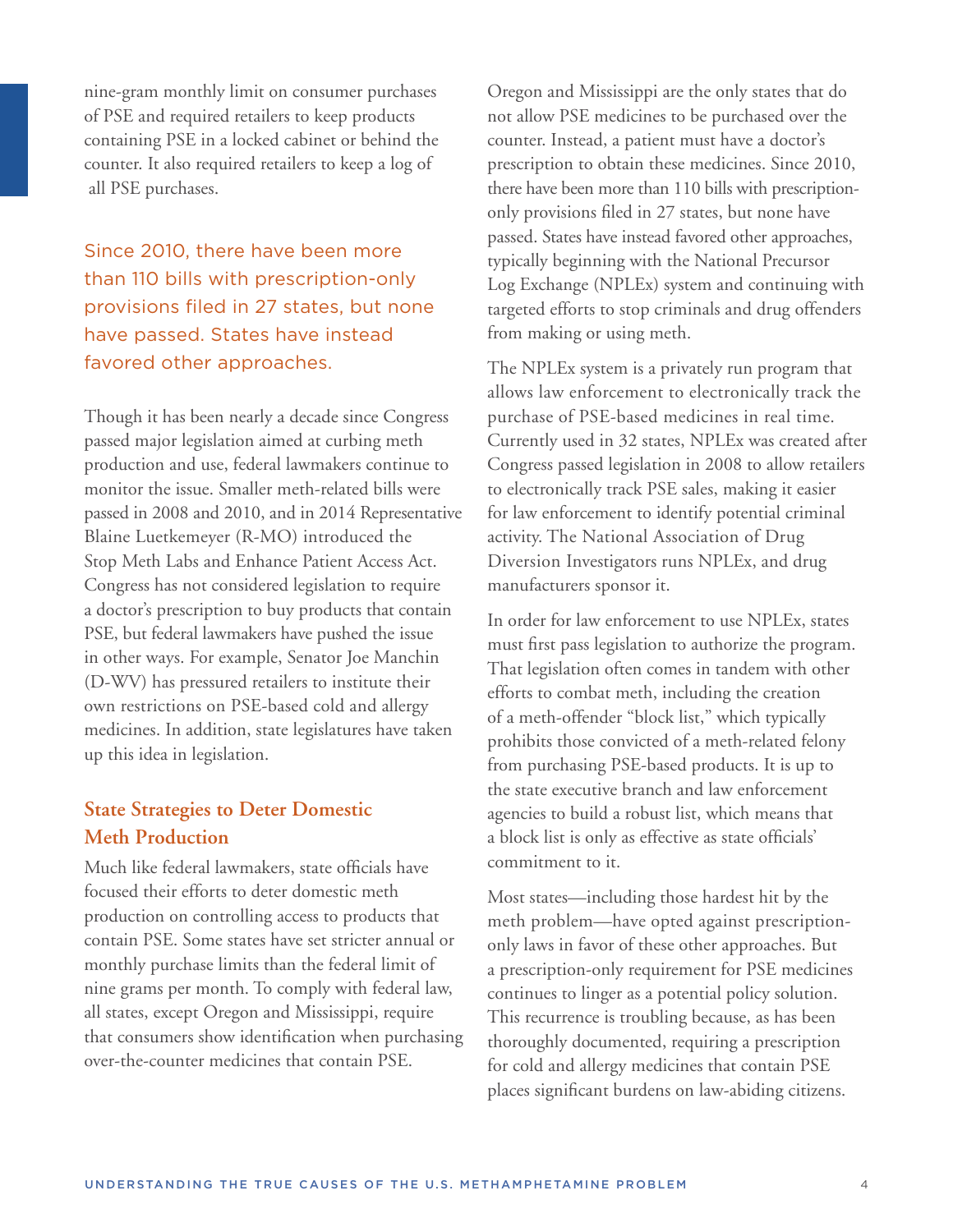## **A RECURRING MISGUIDED SOLUTION: PRESCRIPTION-ONLY PSEUDOEPHEDRINE**

Proponents of legislation that would require a doctor's prescription for PSE medicines argue that these laws are beneficial because they have reduced the number of meth labs.<sup>19</sup> While there has been a reduction in meth lab seizures in Oregon and Mississippi—the two states that require prescriptions for PSE medicines—it is unclear that this is a result of the states' prescriptiononly laws, as a recent study from the National Alliance for Model State Drug Laws notes.<sup>20</sup> In both states, the decline in meth lab incidents started before passage of the prescription-only law, and the drop in meth production has tracked that of neighboring states.<sup>21</sup> At the same time, meth from Mexico has been identified as a serious problem in both states.<sup>22</sup>

## **Economic Impact of Prescription-Only Laws**

Supporters of prescription-only laws often reference the public safety costs of dealing with domestic meth production.<sup>23</sup> While these costs are significant, there is little evidence that prescription-only laws stem meth abuse. Moreover, prescription-only PSE laws impose substantial burdens on law-abiding citizens and the medical community. In short, state and federal lawmakers must properly weigh public safety concerns against the very real consumer and health care costs that arise when purchases of PSE medicines are restricted.

Each year, 18 million American families buy PSEbased products to combat colds and allergies.<sup>24</sup> PSE is pharmacologically different than other decongestants. It is the only decongestant available for 12- and 24-hour relief, and for some people, it is the only oral decongestant that works. Prescriptiononly laws make it more difficult for people to access the medicines they need. In addition, these laws place a substantial economic burden on individuals, federal and state governments, and private payors.

According to Avalere Health, a national prescriptiononly policy for PSE medicines would result in an estimated 1.3 million new doctor visits per year.<sup>25</sup> The consumer costs associated with these new visits would total \$42.7 million in the first year; of this increased cost, uninsured consumers would bear more than \$28 million.<sup>26</sup> Private payor costs would go up by \$56 million in the first year, while Medicare and Medicaid costs would rise by nearly \$20 million.<sup>27</sup> See the accompanying table for the estimated increased costs, broken down by payor, arising from new doctor visits.

#### COSTS FROM DOCTOR VISITS IN FIRST YEAR UNDER PRESCRIPTION-ONLY POLICY FOR PSE MEDICINES

| <b>Type</b>                | Cost            |
|----------------------------|-----------------|
| Private insurance          | \$56.0 million  |
| Medicare                   | \$1.5 million   |
| Medicaid                   | \$18.0 million  |
| Health insurance exchanges | \$3.2 million   |
| Other public payors        | \$7.5 million   |
| Consumers                  | \$42.7 million  |
| Total                      | \$128.9 million |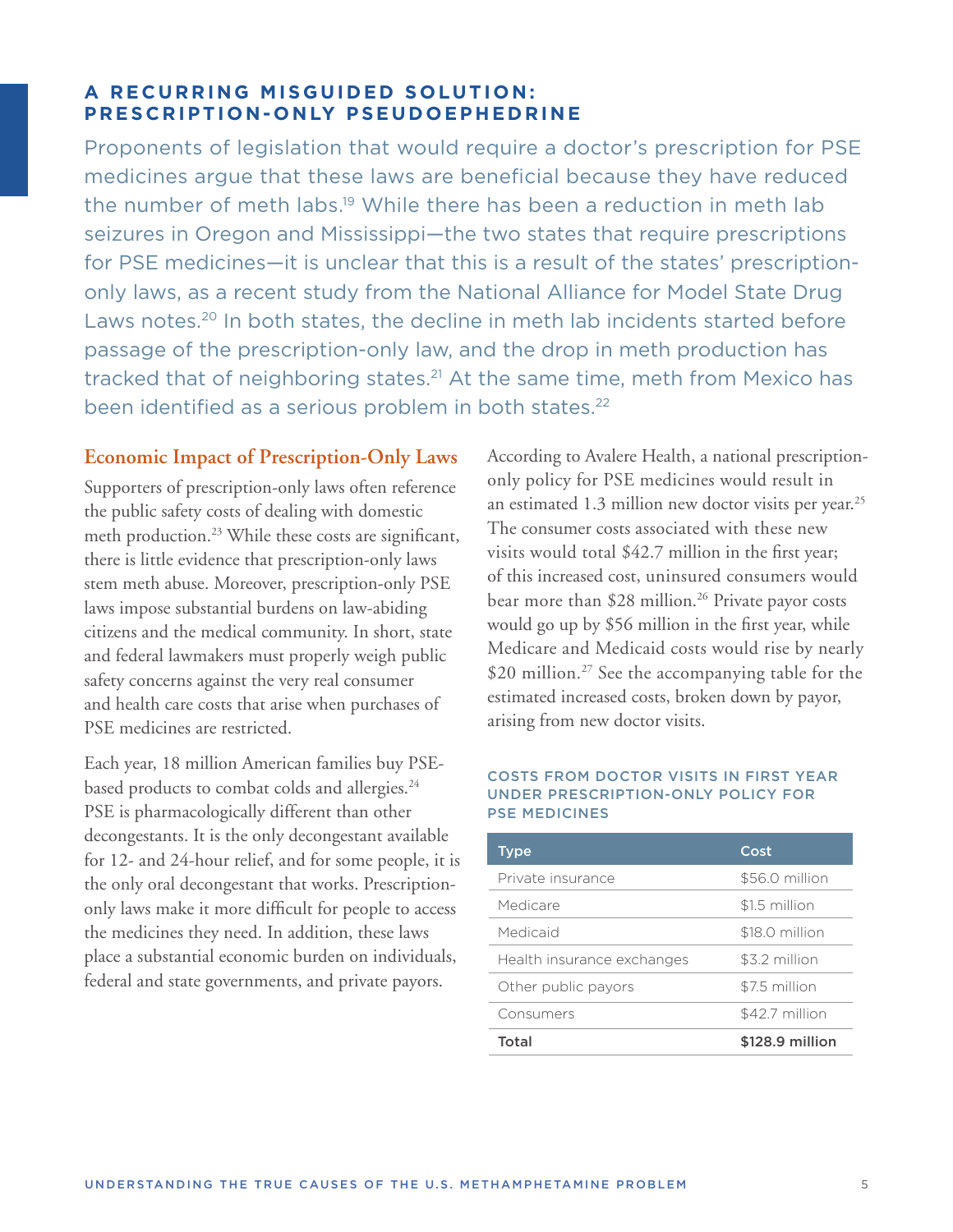State-based studies in Indiana, Missouri, Oklahoma, Tennessee, and West Virginia have drawn similar conclusions.28 For example, in Missouri, adding a prescription requirement for PSE medicines is estimated to increase health care costs in the state by \$43 million.<sup>29</sup> In addition to increased Medicaid spending, states would also suffer an estimated loss of \$325.8 million in state tax revenues over ten years should PSE medicines no longer be sold over the counter.<sup>30</sup>

Employers would also be burdened by a prescriptiononly requirement for PSE medicines. Absenteeism and lost work productivity in the United States due to common colds already cost an estimated  $$25$  billion annually,<sup>31</sup> and requiring a prescription for PSE medicines could result in more missed work. In addition to significantly reducing the legitimate utilization of PSE medicines, prescription-only rules would also force consumers to pay higher prices for these medicines due to the overall cost difference between a prescription-only product and an overthe-counter one. Avalere Health has found that prescription-only policies increase drug prices by an average of 35 percent.<sup>32</sup>

In addition to significantly reducing the legitimate utilization of PSE medicines, prescription-only rules would also force consumers to pay higher prices for these medicines due to the overall cost difference between a prescription-only product and an over-the-counter one.

## **STATE, FEDERAL, AND PUBLIC-PRIVATE POLICY OPTIONS**

Policymakers should not abandon their efforts to combat U.S. meth production, but they must expand their focus to include greater efforts to address Mexican meth and decrease U.S. demand.

## **Support Federal Efforts to Increase Drug Interdiction at the U.S.-Mexico Border**

To address supply, state leaders should support federal efforts to increase drug interdiction at the U.S.-Mexico border. In February 2015, Senators Shelley Moore Capito (R-WV) and Joe Donnelly (D-IN) introduced the Stop Drugs at the Border Act of 2015, which "would require the Office of National Drug Control Policy to ensure that its Southwest Border Counternarcotics Strategy specifically responds to the recent increase in heroin and methamphetamine trafficking along the international border between the U.S. and Mexico"

and require U.S. Customs and Border Protection to submit a report to Congress within four months of the bill's enactment detailing the resources it needs to respond to the Mexican meth epidemic.<sup>33</sup> This bill would be an important first step toward curtailing foreign supply.

## **Address Demand through Increased Education and Intervention**

State lawmakers would be wise to invest in meth education and outreach programs as well as behavioral intervention and rehabilitation for people addicted to meth in their states, as opposed to promoting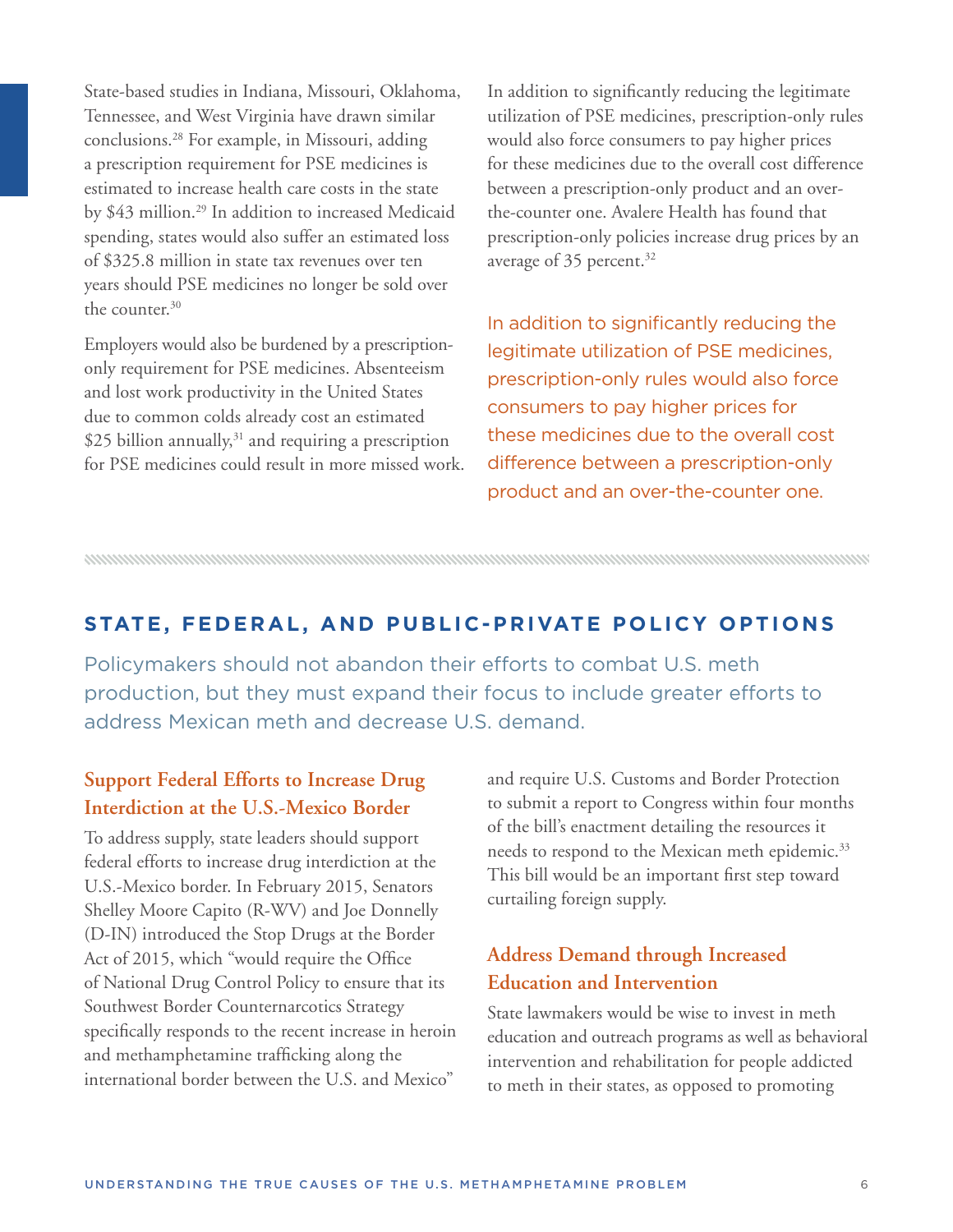prescription-only PSE legislation. Several states have been largely successful in educational efforts, with documented reduction in meth abuse. For example, six states—Colorado, Georgia, Hawaii, Idaho, Montana, and Wyoming—have partnered with the Meth Project, a program run by the Partnership for Drug-Free Kids that educates young people on the dangers of meth use through marketing campaigns, community action programs, and outreach in schools. The Meth Project has an especially significant impact on young people. According to the president of the American Board of Addiction Medicine:

 The data clearly demonstrates that if teens understand the risks of meth use, they will make better informed decisions, and usage declines. Until now, there has not been a central place where teens could get all the facts about methamphetamine. MethProject.org fills that gap and is a definitive source of information about meth for young people.<sup>34</sup>

Economic theory tells us—and experience has shown —that as long as demand remains high, supply will rise to meet it. Therefore, it is vital to pair efforts to reduce meth production and importation with serious education and rehabilitation campaigns.

### **CONCLUSION**

Given that the majority of meth is coming into the United States from Mexico, policymakers should increase their efforts to reduce U.S. demand and crack down on foreign supply. However, domestic meth production remains a significant concern in many states, and under pressure from the public and law enforcement, policymakers will continue to explore a legislative response. In doing so, they must weigh the efficacy of policy options with the economic cost of the restrictions under consideration. It is important that legislators and others recognize the economic burden of prescription-only laws for PSE medicines and the lack of evidence of their effectiveness at reducing abuse, and consider other policy options for addressing meth abuse.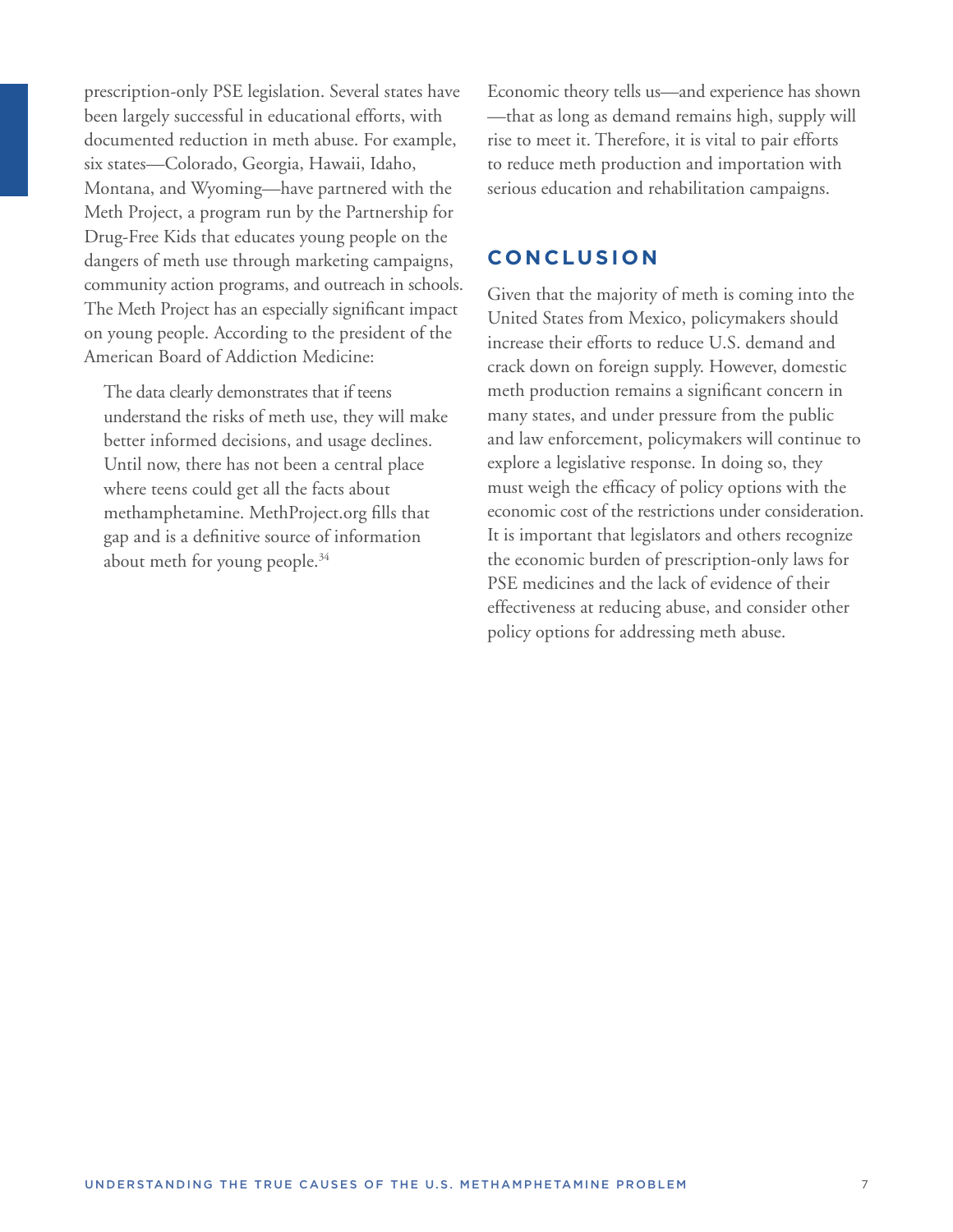## **S O U R C E S**

- 1 Dana Hunt, Sarah Kuck, and Linda Truitt, *Methamphetamine Use: Lessons Learned*, February 2006, available at www.ncjrs.gov/pdffiles1/ nij/grants/209730.pdf.
- Ibid.
- Substance Abuse and Mental Health Services Administration, "Results from the 2013 National Survey on Drug Use and Health: Summary of National Findings," September 2014, available at www.samhsa.gov/data/sites/default/files/NSDUHresultsPDF WHTML2013/Web/NSDUHresults2013.pdf.
- 4 Ibid.
- 5 Ibid.
- 6 Dana Hunt, Sarah Kuck, and Linda Truitt, *Methamphetamine Use: Lessons Learned*.
- 7 Missouri Highway Patrol, "Meth Stats: National Incidents," available through www.mshp.dps.missouri.gov/MSHPWeb/DevelopersPages/ DDCC/methLabDisclaimer.html.
- Ibid.
- 9 Kimberly Brouwer et al., "Trends in Production, Trafficking, and Consumption of Methamphetamine and Cocaine in Mexico," *Substance Use & Misuse* 41, no. 5 (2006): 707–727.
- <sup>10</sup>*Washington Post*, "Southwest Border Drug Seizures," available at http:// apps.washingtonpost.com/g/page/world/southwest-border-drug-seizures/1543; and Sandra Dibble, "Record Border Meth Seizures," *San Diego Union-Tribune*, January 3, 2015.
- <sup>11</sup> El Universal, "Prohibirán Definitivamente Uso de Pseudoefedrina," December 2, 2007, available at www.eluniversal.com.mx/notas/ 465055.html.
- 12 J. C. Maxwell and M. Brecht, "Methamphetamine: Here We Go Again?" *Addictive Behaviors* 36, no. 12 (2011): 1168–73.
- 13 Drug Enforcement Administration, *2014 National Drug Threat Assessment Summary*, November 2014, available at www.dea.gov/ resource-center/dir-ndta-unclass.pdf.
- 14 Office of National Drug Control Policy, *National Drug Control Strategy*, 2013, "Table 64. Average Price and Purity of Methamphetamine in the United States, 1981–2011," available at www.whitehouse.gov/sites/ default/files/ondcp/policy-and-research/2013\_data\_supplement\_ final2.pdf.
- 15 Ibid.
- 16 Ibid.
- <sup>17</sup> Government Accountability Office, "State Approaches Taken to Control Access to Key Methamphetamine Ingredient Show Varied Impact on Domestic Drug Labs," January 2013, available at www.gao.gov/assets/660/651709.pdf.
- 18 Office of National Drug Control Policy, *National Drug Control Strategy*, 2013, "Table 64. Average Price and Purity of Methamphetamine in the United States, 1981–2011."
- <sup>19</sup> See, for example, Office of Senator Joe Manchin, "Manchin to WV Legislature: Act Now to Curb Statewide Meth Production," news release, January 29, 2015, available at www.manchin.senate.gov/public/ index.cfm/2015/1/manchin-to-wv-legislature-act-now-to-curbstatewide-meth-production.
- 20 National Alliance for Model State Drug Laws, "Pseudoephedrine Prescription Laws in Oregon and Mississippi: A Study of the Current Methamphetamine Landscape," June 30, 2015.
- 21 Christopher Stomberg and Arun Sharma, "Making Cold Medicine Rx Only Did Not Reduce Meth Use," Cascade Policy Institute, February 2012, available at www.cascadepolicy.org/pdf/pub/Oregon\_Meth\_Law. pdf; and Missouri Highway Patrol, "Meth Stats: National Incidents."
- <sup>22</sup> Oregon Department of Justice, "Program Year 2015, Threat Assessment and Counter Drug Strategy," June 2014, available at http://media. oregonlive.com/marijuana/other/2014/06/2015%20Oregon%20 HIDTA%20Threat.pdf; and Associated Press, "Mexican Drug Cartels Shipping Crystal Meth from Super Labs to Mississippi," March 2, 2014.
- <sup>23</sup> See, for example, Barry P. Staubus, "Requiring Prescription for Pseudoephedrine Best Anti-Meth Plan," *Kingsport Times-News*, March 8, 2014, available at www.timesnews.net/article/9074206/ barry-staubus-column-requiring-prescription-for-pseudoephedrinebest-anti-meth-plan.
- 24 Avalere Health, "Managing Access to Pseudoephedrine: Potential Impacts of a Prescription-Only Policy versus Real-Time Stop Sale Technology," April 23, 2014, available through www.avalerehealth.net/ news/managing-access-to-pseudoephedrine-potential-impacts-of-aprescription-only.
- 25 Ibid.

- 27 Ibid.
- 28 Economic Impact Group, LLC, January 2011; Serkan Catma, West Liberty University, February 2014; Missouri Wonk, August 2014; Martin D. Kennedy, 2014; and Srikant Devaraj, Michael Hicks, and Karthik Balaji, Center for Business and Economic Research, Ball State University, March 2015.
- 29 Missouri Wonk, August 2014.
- 30 Avalere Health, "Managing Access to Pseudoephedrine: Potential Impacts of a Prescription-Only Policy versus Real-Time Stop Sale Technology."
- <sup>31</sup> Thomas J. Bramley, Debra Lerner, and Matthew Sarnes, "Productivity Losses Related to the Common Cold," *Journal of Occupational and Environmental Medicine* 44, no. 9 (September 2002).
- 32 Avalere Health, "Managing Access to Pseudoephedrine: Potential Impacts of a Prescription-Only Policy versus Real-Time Stop Sale Technology."
- <sup>33</sup> Office of Senator Shelley Moore Capito, "Capito, Donnelly: We Must Do More to Combat Heroin, Meth Trafficking along U.S. Southwest Border," news release, February 5, 2015, available at www.capito.senate.gov/content/capito-donnelly-we-must-do-morecombat-heroin-meth-trafficking-along-us-southwest-border.
- 34 Quoted in Montana Meth Project, "Montana Meth Project Promotes Prevention," news release, December 2011, available at www.montanameth.org/News/articles/12012011.php.

<sup>26</sup> Ibid.